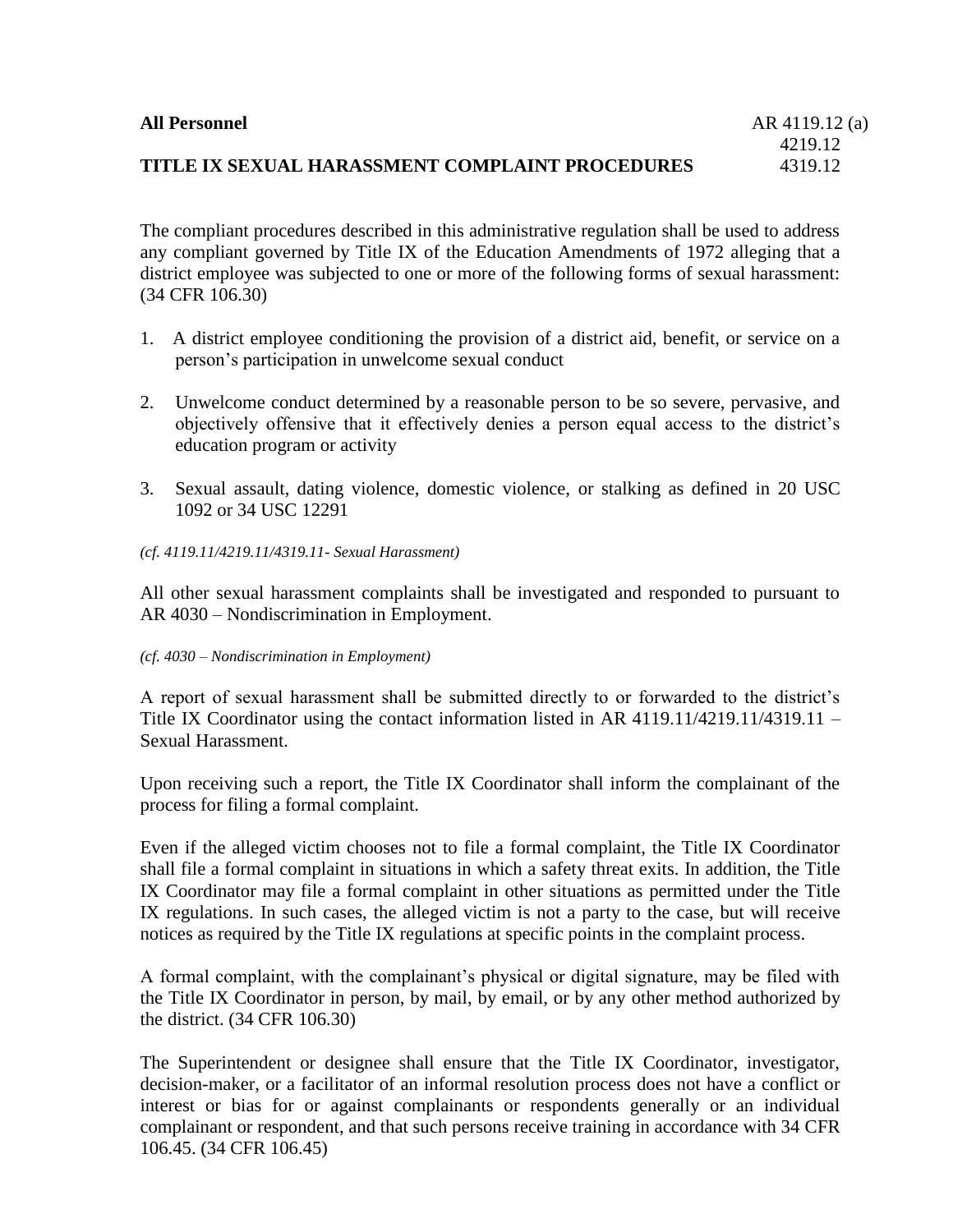### AR 4119.12 (b) 4219.12 4319.12 **TITLE IX SEXUAL HARASSMENT COMPLAINT PROCEDURES** (continued)

### **Supportive Measures**

Upon receipt of a report of Title IX sexual harassment, even if a formal complaint is not filed, the Title IX Coordinator shall promptly contact the complainant to discuss the availability of supportive measures which are nondisciplinary, nonpunitive, and do not unreasonably burden the other party. Such measures may include, but are not limited to, counseling, extensions of deadlines, modifications of work schedules, mutual restrictions on contact, changes in work locations, leaves of absence, increased security, and monitoring of certain areas of the campus. The Title IX Coordinator shall consider the complainant's wishes with respect to supportive measures. (34 CFR 106.30, 106.44)

#### **Emergency Removal**

If a district employee is the respondent, the employee may be placed on administrative leave during the pendency of the formal complaint process. (34 CFR 106.44)

If a respondent is a student, the district may, on an emergency basis, remove the student from the district's education program or activity, provided that the district conducts an individualized safety and risk analysis, determines that removal is justified due to an immediate threat to the physical health or safety of any student or other individual arising from the allegations, and provides the student with notice and an opportunity to challenge the decision immediately following the removal. This authority to remove a student does not modify a student's rights under the Individuals with Disabilities Education Act or Section 504 of the Rehabilitation Act of 1973. (34 CFR 106.44)

### **Dismissal of Complaint**

The Title IX Coordinator shall dismiss a formal complaint if the alleged conduct would not constitute sexual harassment as defined in 34 CFR 106.30 even if proved. The Title IX Coordinator shall also dismiss any complaint that did not occur in the district's education program or activity or did not occur against a person in the United States, and may dismiss a formal complaint if the complainant notifies the district in writing that the complainant would like to withdraw the complaint or any allegations in the complaint, the respondent is no longer employed by the district, or sufficient circumstances prevent the district from gathering evidence sufficient to reach a determination with regard to the complaint. (34 CFR 106.45)

Upon dismissal, the Title IX Coordinator shall promptly, and simultaneously to the parties, send written notice of the dismissal and the reasons for the dismissal. (34 CFR 106.45)

If a complaint is dismissed on the grounds that the alleged conduct does not constitute sexual harassment as defined in 34 CFR 106.30, the conduct may still be addressed pursuant to AR 4030 – Nondiscrimination in Employment as applicable.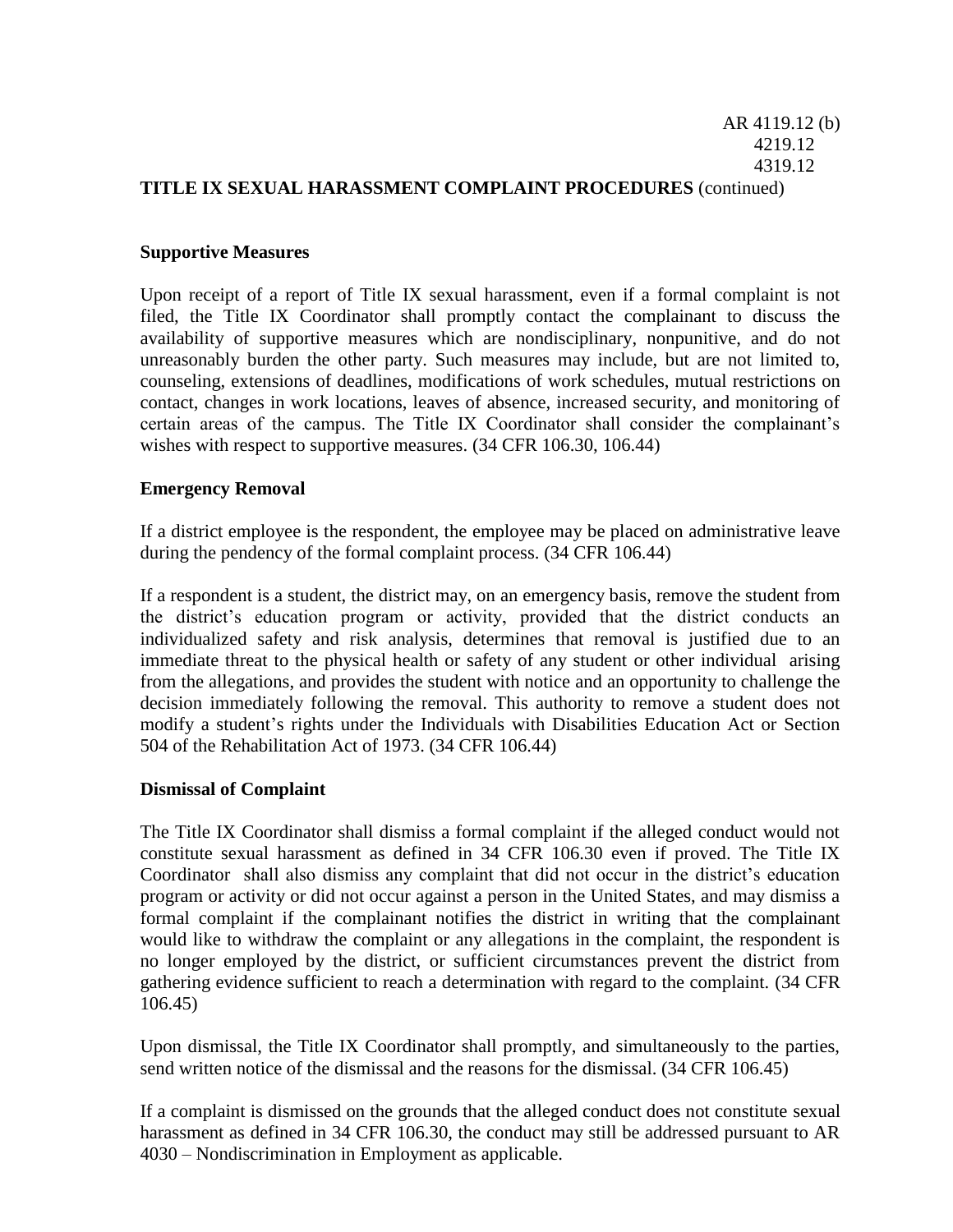### AR 4119.12 (c) 4219.12 4319.12 **TITLE IX SEXUAL HARASSMENT COMPLAINT PROCEDURES** (continued)

## **Informal Resolution Process**

When a formal complaint of sexual harassment is filed, the district may offer an informal resolution process, such as mediation, at any time prior to reaching a determination regarding responsibility. The district shall not require a party to participate in the informal resolution process or to waive the right to an investigation and adjudication of a formal complaint. (34 CFR 106.45)

The district may facilitate an informal resolution process provided that the district: (34 CFR 106.45)

- 1. Provides the parties with written notice disclosing the allegations, the requirements of the informal resolution process, the right to withdraw from the informal process and resume the formal complaint process, and any consequences resulting from participating in the informal resolution process, including that records will be maintained or could be shared
- 2. Obtains the parties' voluntary, written consent to the informal resolution process

### **Formal Complaint Process**

If a formal complaint is filed, the Title IX Coordinator shall provide the known parties with written notice of the following: (34 CFR 106.45)

- 1. The district's complaint process, including any informal resolution process
- 2. The allegations potentially constituting sexual harassment with sufficient details known at the time, including the identity of parties involved in the incident if known, the conduct allegedly constituting sexual harassment, and the date and location of the alleged incident if known. Such notice shall be provided with sufficient time for the parties to prepare a response before any initial interview

If, during the course of the investigation, the district investigates allegations about the complainant or respondent that are not included in the initial notice, the Title IX Coordinator shall provide notice of the additional allegations to the parties

- 3. A statement that the respondent is presumed not responsible for the alleged conduct and that a determination regarding responsibility is made at the conclusion of the complaint process
- 4. The opportunity for the parties to have an advisor of their choice who may be, but is not required to be, an attorney, and the ability to inspect and review evidence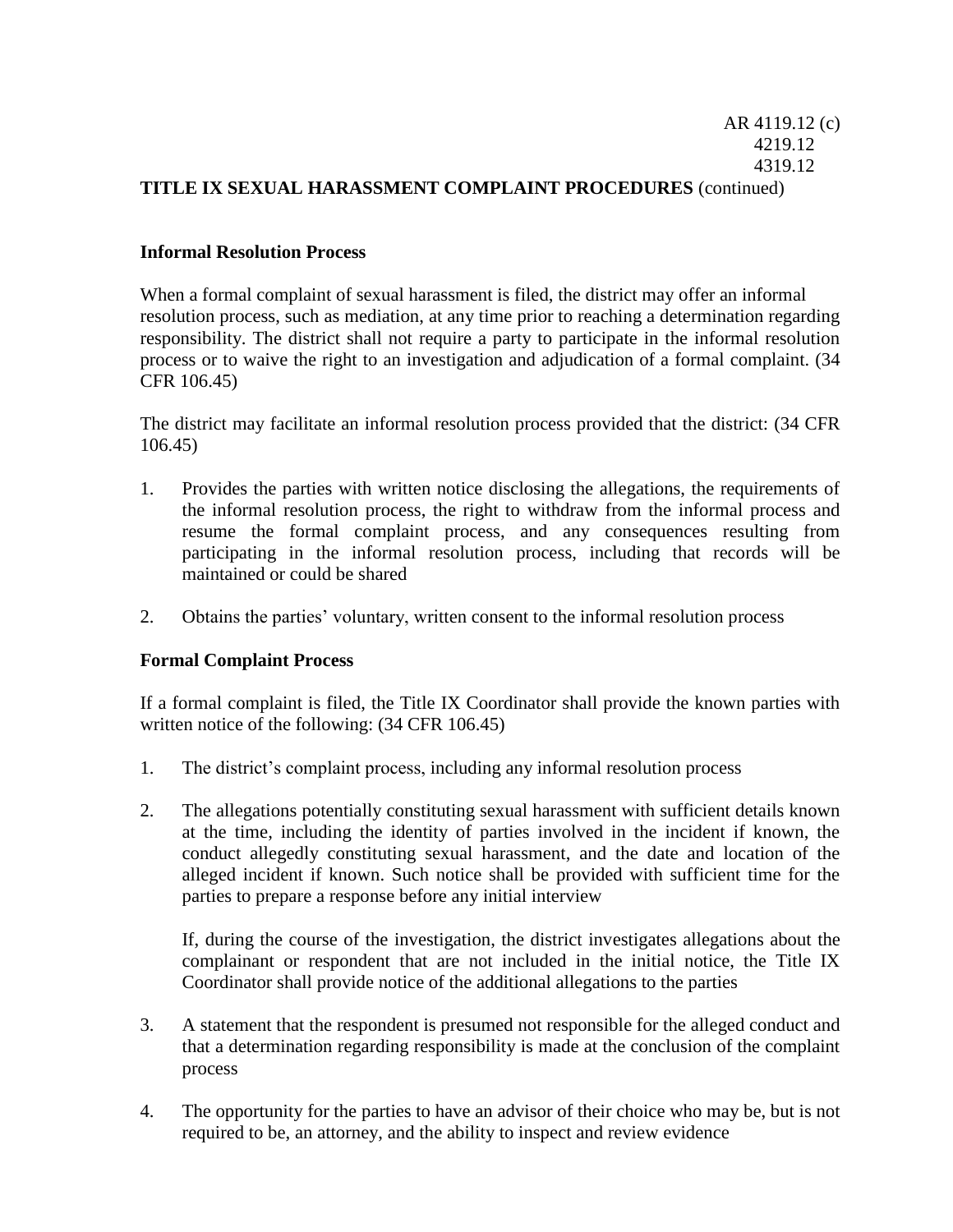# AR 4119.12 (d) 4219.12 4319.12

## **TITLE IX SEXUAL HARASSMENT COMPLAINT PROCEDURES** (continued)

5. The prohibition against knowingly making false statements or knowingly submitting false information during the complaint process

The above notice shall also include the name of the investigator, facilitator of an informal process, and decision-maker and shall provide either party with no less than three calendar days to raise concerns of conflict of interest or bias regarding any of these persons.

During the investigation process, the district shall: (34 CFR 106.45)

- 1. Provide an equal opportunity for the parties to present witnesses, including fact and expert witnesses, and other inculpatory and exculpatory evidence
- 2. Not restrict the ability of either party to discuss the allegations under investigation or to gather and present relevant evidence
- 3. Provide the parties with the same opportunities to have others present during any grievance proceeding, including the opportunity to be accompanied to any related meeting or proceeding by the advisor of their choice, who may be, but is not required to be, an attorney
- 4. Not limit the choice or presence of an advisor for either the complainant or respondent in any meeting or grievance proceeding, although the district may establish restrictions regarding the extent to which the advisor may participate in the proceedings as long as the restrictions apply equally to both parties
- 5. Provide, to a party whose participation is invited or expected, written notice of the date, time, location, participants, and purpose of all investigative interviews or other meetings, with sufficient time for the party to prepare to participate
- 6. Send in an electronic format or hard copy to both parties and their advisors, if any, the evidence that is directly related to the allegations raised in the complaint, and provide the parties at least 10 days to submit a written response for the investigator to consider prior to the completion of the investigative report
- 7. Objectively evaluate all relevant evidence, including both inculpatory and exculpatory evidence, and determine credibility in a manner that is not based on a person's status as a complainant, respondent, or witness
- 8. Create an investigative report that fairly summarizes relevant evidence and, at least 10 days prior to the determination of responsibility, send to the parties and their advisors, if any, the investigative report in an electronic format or a hard copy, for their review and written response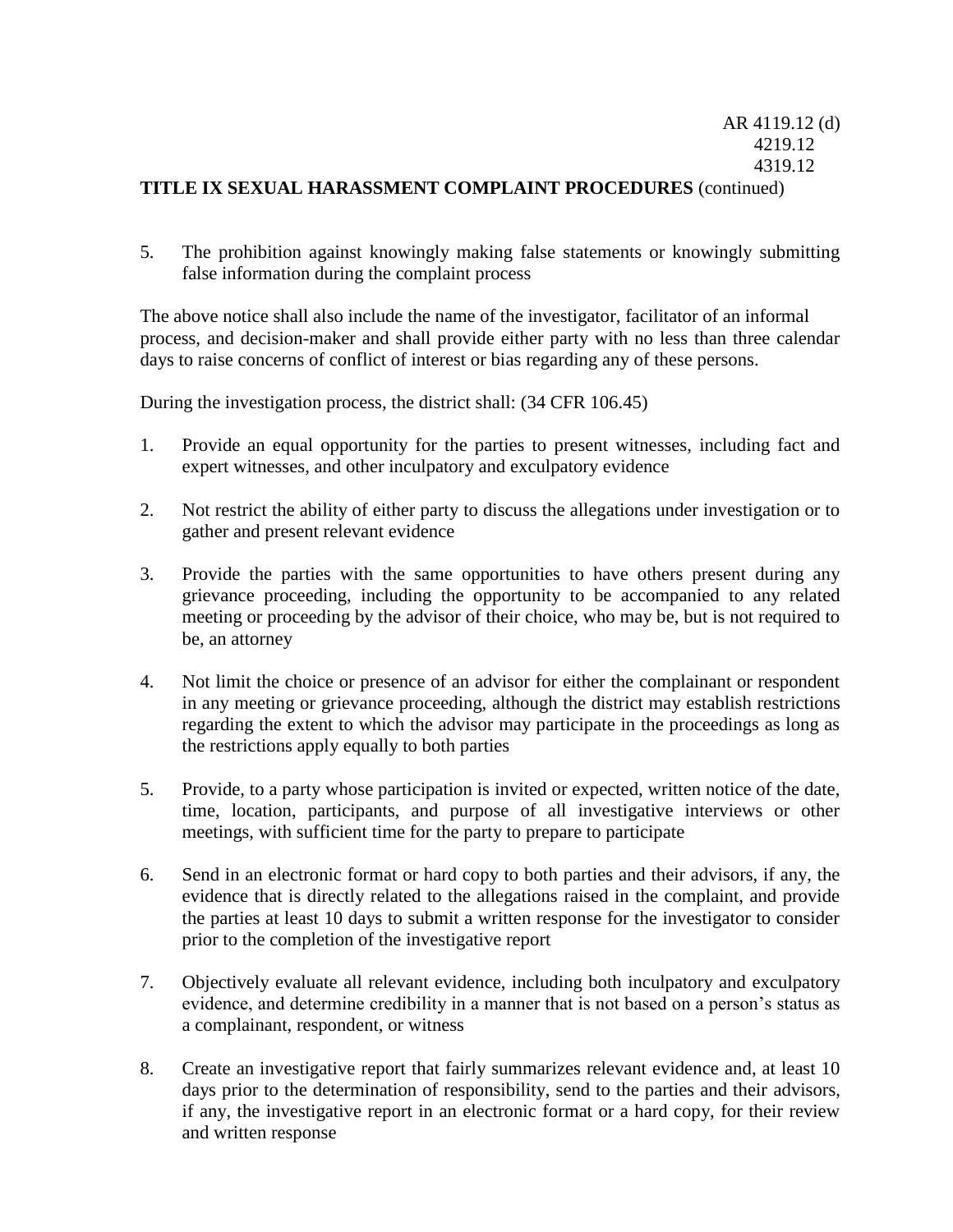### TITLE IX SEXUAL HARASSMENT COMPLAINT PROCEDURES (continued)

9. After sending the investigative report to the parties and before reaching a determination regarding responsibility, afford each party the opportunity to submit written, relevant questions that the party wants asked of any party or witness, provide each party with the answers, and allow for additional, limited follow-up questions for each party

Questions and evidence about the complainant's sexual predisposition or prior sexual behavior are not relevant, unless such questions and evidence are offered to prove that someone other than the respondent committed the conduct alleged by the complainant or if the questions and evidence concern specific incidents of the complainant's prior sexual behavior with respect to the respondent and are offered to prove consent.

Privacy rights of all parties to the complaint shall be maintained in accordance with applicable state and federal laws.

If the complaint is against an employee, rights conferred under an applicable collective bargaining agreement shall be applied to the extent they do not conflict with the Title IX requirements.

### **Written Decision**

The Superintendent shall designate an employee as the decision-maker to determine responsibility for the alleged conduct, who shall not be the Title IX Coordinator or a person involved in the investigation of the matter. (34 CFR 106.45)

The decision-maker shall issue, and simultaneously provide to both parties, a written decision as to whether the respondent is responsible for the alleged conduct. (34 CFR 106.45)

The written decision shall be issued with 45 calendar days of the receipt of the complaint.

The timeline may be temporarily extended for good cause with written notice to the complainant and respondent of the extension and the reasons for the action. (34 CFR 106.45)

In making this determination, the district shall use the "preponderance of the evidence" standard for all formal complaints of sexual harassment. (34 CFR 106.45)

The written decision shall include the following: (34 CFR 106.45)

- 1. Identification of the allegations potentially constituting sexual harassment as defined in 34 CFR 106.30
- 2. A description of the procedural steps taken from receipt of the formal complaint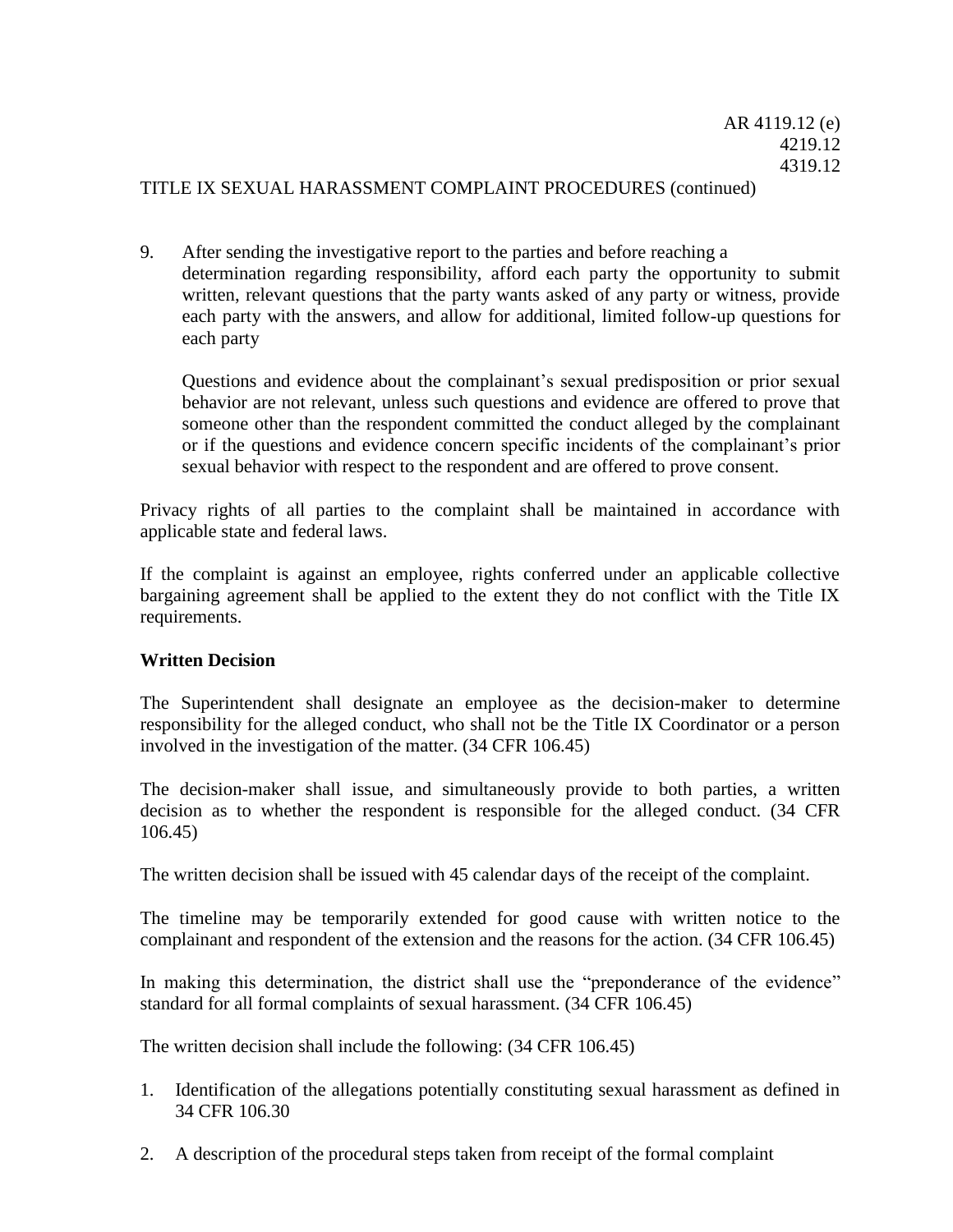## **TITLE IX SEXUAL HARASSMENT COMPLAINT PROCEDURES** (continued)

through the written decision, including any notifications to the parties, interviews with parties and witnesses, site visits, methods used to gather other evidence, and hearings held if the district includes hearings as part of the grievance process

- 3. Findings of fact supporting the determination
- 4. Conclusions regarding the application of the district's code of conduct to the facts
- 5. A statement of, and rationale for, the result as to each allegation, including a decision regarding responsibility, and disciplinary sanctions the district imposes on the respondent, and whether remedies designed to restore or preserve equal access to the district's educational program or activity will be provided by the district to the complainant
- 6. The district's procedures and permissible bases for the complainant and respondent to appeal

### **Appeals**

Either party may appeal the district's decision or dismissal of a formal complaint or any allegation in the complaint, if the party believes that a procedural irregularity affected the outcome, new evidence is available that could affect the outcome, or a conflict of interest or bias by the Title IX Coordinator, investigator(s), or decision-maker(s) affected the outcome. If an appeal is filed, the district shall: (34 CFR 106.45)

- 1. Notify the other party in writing when an appeal is filed and implement appeal procedures equally for both parties
- 2. Ensure that the decision-maker(s) for the appeal is trained in accordance with 34 CFR 106.45 and is not the same decision-maker(s) who reached the determination regarding responsibility or dismissal, the investigator(s), or the Title IX Coordinator
- 3. Give both parties a reasonable, equal opportunity to submit a written statement in support of, or challenging, the outcome
- 4. Issue a written decision describing the result of the appeal and the rationale for the result
- 5. Provide the written decision simultaneously to both parties

An appeal must be filed in writing within 10 calendar days of receiving the determination, stating the grounds for the appeal and including any relevant documentation in support of the appeal. Appeals submitted after this deadline are not timely and shall not be considered. Either party has the right to file a complaint with the U.S. Equal Employment Opportunity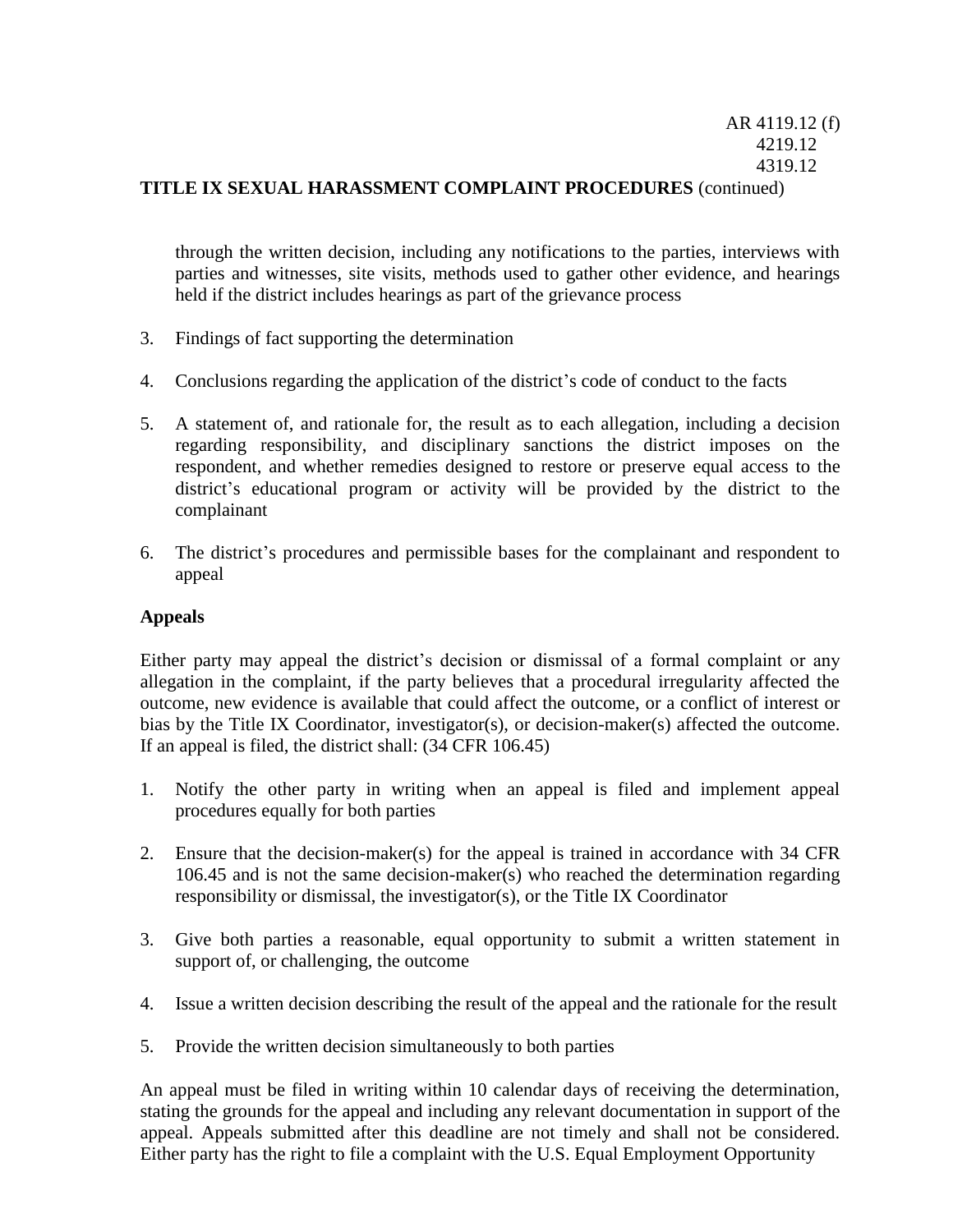# AR 4119.12 (g) 4219.12 4319.12 **TITLE IX SEXUAL HARASSMENT COMPLAINT PROCEDURES** (continued)

### Commission.

A written decision shall be provided to the parties within 20 calendar days from the receipt of the appeal.

## **Remedies**

When a determination of responsibility for sexual harassment has been made against the respondent, the district shall provide remedies to the complainant. Such remedies may include the same individualized services described above in the section "Supportive Measures," but need not be nondisciplinary or nonpunitive and need not avoid burdening the respondent. (34 CFR 106.45)

## **Disciplinary Actions**

The district shall not impose any disciplinary sanctions or other actions against a respondent, other than supportive measures as described above in the section "Supportive Measures," until the complaint procedure has been completed and a determination of responsibility has been made. (34 CFR 106.44)

When an employee is found to have committed sexual harassment or retaliation, the district shall take appropriate disciplinary action, up to and including dismissal, in accordance with applicable law and collective bargaining agreement.

*(cf. 4117.7/4317.7 – Employment Status Report) (cf. 4118 – Dismissal/Suspension/Disciplinary Action) (cf. 4119.11/4219.11/4319.11 – Sexual Harassment) (cf. 4218 – Dismissal/Suspension/Disciplinary Action)* 

# **Record-Keeping**

The Superintendent or designee shall maintain for a period of seven years a record of all reported cases and Title IX investigations of sexual harassment, any determinations of responsibility, any audio or audiovisual recording and transcript if applicable, any disciplinary sanctions imposed, any remedies provided to the complainant, any appeal or informal resolution and the results therefrom, and responses made pursuant to 34 CFR 106.44. (34 CFR 106.45)

The Superintendent or designee shall also maintain for a period of seven years all materials used to train the Title IX Coordinator, investigator(s), decision-maker(s), and any person who facilitates an informal resolution process. The district shall make such training materials publicly available on its web site, or if the district does not maintain a web site, available upon request by members of the public. (34 CFR 106.45)